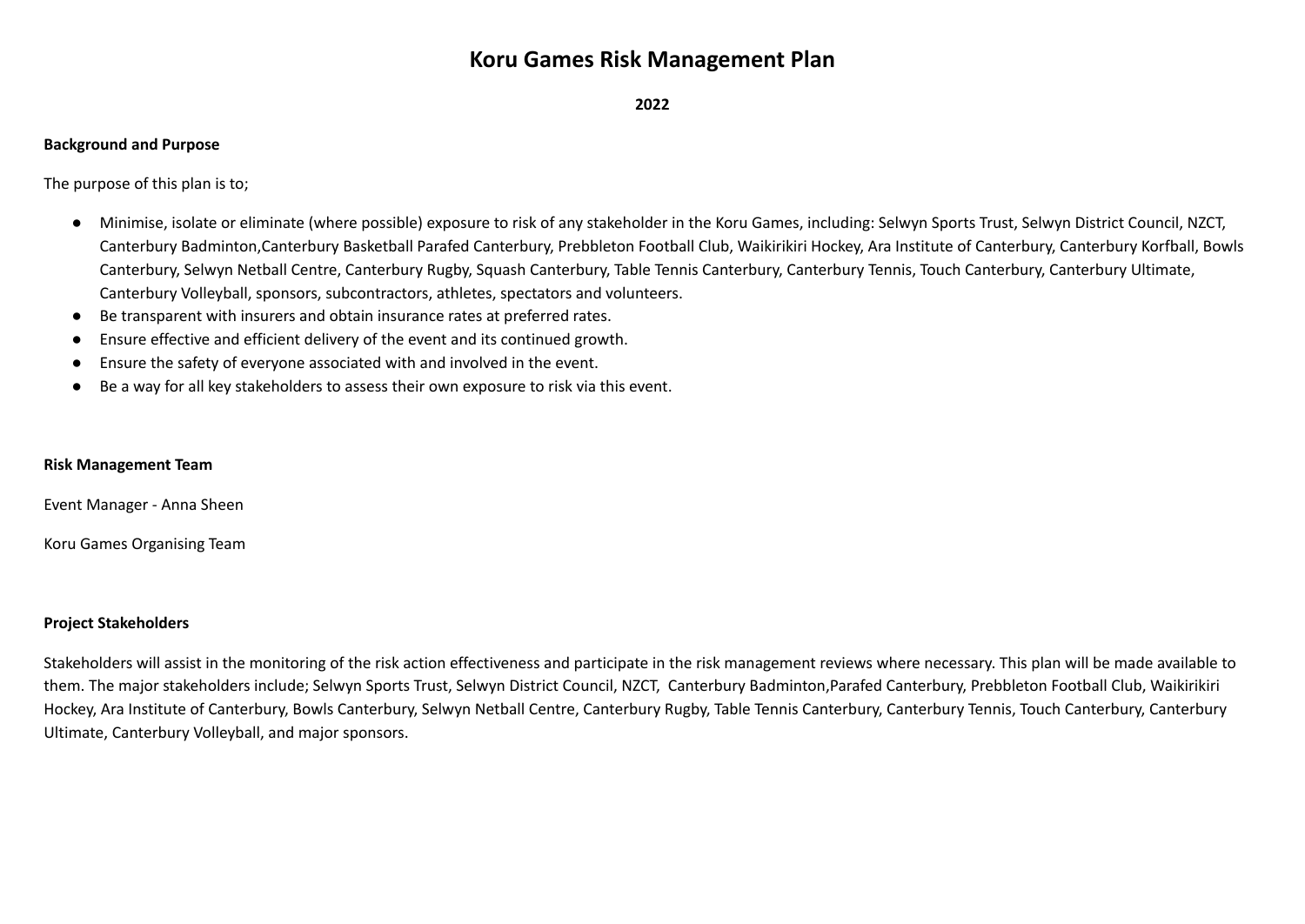## **Risk Identification Process**

Risk identification is a constant and ongoing process of identification, discussion, management, action and review. The identification process includes informal feedback from a variety of participants (entrants, spectators, volunteers, subcontractors) as well as formal reporting, which will include the following in 2022;

- The event management team
- Incident analysis; Promed & Physiotherapist reports
- Formal debrief sessions with key stakeholders; organisers, volunteers, subcontractors.
- Risk identification sessions

#### **Risk Analysis Matrix**

| Likelihood<br><b>Severity</b>                                                                                  | <b>Unlikely</b><br>Current circumstance would<br>need to change considerably<br>for this to occur | <b>Possible</b> | Probable<br>Circumstances make it likely<br>this will occur or are changing<br>rapidly in this direction |
|----------------------------------------------------------------------------------------------------------------|---------------------------------------------------------------------------------------------------|-----------------|----------------------------------------------------------------------------------------------------------|
| Low<br>Minor impact on the event<br>viability (low cost implication)                                           | Low                                                                                               | Low             | <b>Medium</b>                                                                                            |
| <b>Medium</b><br>Moderate impact on the event<br>viability (measurable impact on<br>delivery, 3-20% of budget) | Low                                                                                               | Medium          | <b>High</b>                                                                                              |
| High<br>Major impact on the event<br>viability (major impact on<br>delivery, 20%+ of budget)                   | <b>Medium</b>                                                                                     | <b>High</b>     | <b>High</b>                                                                                              |

| <b>Financial</b>                                        |                                                                                                                                    |            |                 |                          |                           |                                                                                                   |                                                                                |                |
|---------------------------------------------------------|------------------------------------------------------------------------------------------------------------------------------------|------------|-----------------|--------------------------|---------------------------|---------------------------------------------------------------------------------------------------|--------------------------------------------------------------------------------|----------------|
| <b>Risk</b>                                             | <b>Impact</b>                                                                                                                      | Likelihood | <b>Severity</b> | <b>Current</b><br>Rating | <b>Previous</b><br>Rating | <b>Avoidance and mitigation</b>                                                                   | <b>Comments</b>                                                                | Responsibility |
| Funding application declined or<br>only partly accepted | Budgeted income reduced<br>Shortfall must be found or<br>offset elsewhere, otherwise<br>Games experience is<br>negatively affected | Low        | High            |                          | 2021                      | Discuss applications prior to<br>submitting them to ensure<br>they align with grant<br>objectives | NZ Events Fund<br>have already<br>provided us with<br>income for this<br>event | SST            |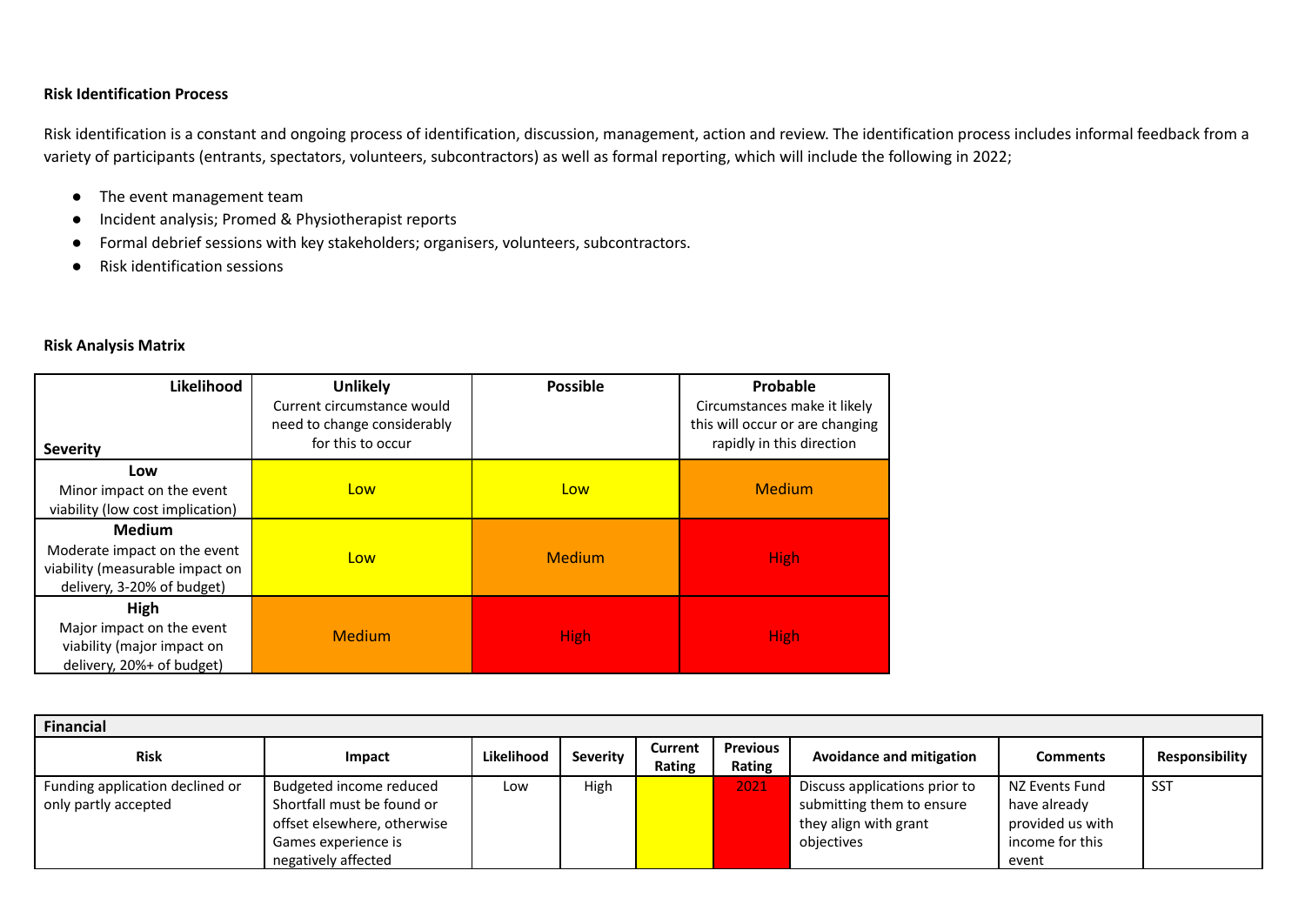| Notable reduction in other                                         | Budgeted income reduced                      | High       | Medium          |         | 2021            | Tailor all sponsorship                             |                 | <b>SST</b>     |
|--------------------------------------------------------------------|----------------------------------------------|------------|-----------------|---------|-----------------|----------------------------------------------------|-----------------|----------------|
| sponsorship support                                                | Shortfall must be found or                   |            |                 |         |                 | approaches & agreements to                         |                 |                |
|                                                                    | offset elsewhere, otherwise                  |            |                 |         |                 | cater for the specific needs of                    |                 |                |
|                                                                    | Games experience is                          |            |                 |         |                 | each sponsor.                                      |                 |                |
|                                                                    | negatively affected                          |            |                 |         |                 | Explore all options thoroughly                     |                 |                |
| Notable reduction in                                               | Budgeted income reduced                      | Possible   | Medium          |         | 2021            | Engage in feedback and                             |                 | SST,           |
| participation numbers                                              | Shortfall must be found or                   |            |                 |         |                 | reflection with all schools                        |                 | Sports         |
|                                                                    | offset elsewhere, otherwise                  |            |                 |         |                 | Share Games information in a                       |                 | Organisations  |
|                                                                    | Games experience is                          |            |                 |         |                 | timely way with all possible                       |                 |                |
|                                                                    | negatively affected                          |            |                 |         |                 | entrant schools                                    |                 |                |
|                                                                    | Lack of numbers in all sports                |            |                 |         |                 | Cap each competition                               |                 |                |
|                                                                    | reducing viability of less                   |            |                 |         |                 | logically to ensure good                           |                 |                |
|                                                                    | popular competitions                         |            |                 |         |                 | coverage                                           |                 |                |
| Notable increase in budgeted                                       | Shortfall must be found or                   | Unlikely   | High            |         | 2021            | Carefully budget for all                           |                 | <b>SST</b>     |
| expenses                                                           | offset elsewhere, otherwise                  |            |                 |         |                 | expenses                                           |                 |                |
|                                                                    | Games experience is                          |            |                 |         |                 | Explore all options for                            |                 |                |
|                                                                    | negatively affected                          |            |                 |         |                 | suppliers etc to limit costs                       |                 |                |
| Governance                                                         |                                              |            |                 |         |                 |                                                    |                 |                |
| <b>Risk</b>                                                        | Impact                                       | Likelihood | <b>Severity</b> | Current | <b>Previous</b> | <b>Avoidance and mitigation</b>                    | <b>Comments</b> | Responsibility |
|                                                                    |                                              |            |                 | Rating  | Rating          |                                                    |                 |                |
| SST unable to fulfill its                                          | The Games would lose its                     | Unlikely   | High            |         | 2021            | Support structures actioned                        |                 | <b>SST</b>     |
| obligations                                                        | driving force and would need                 |            |                 |         |                 | and formed so workload can                         |                 |                |
|                                                                    | another entity or person to                  |            |                 |         |                 | be shared and decisions can                        |                 |                |
|                                                                    | take up the reins                            |            |                 |         |                 | be discussed                                       |                 |                |
| Event Director unable to fulfill                                   | Relationships and systems                    | Possible   | High            |         | 2021            | Ensure the relationship is                         |                 | AS/JS          |
| their role                                                         | would need to be                             |            |                 |         |                 | maintained and there is clear                      |                 |                |
|                                                                    | reestablished                                |            |                 |         |                 | and ongoing dialogue                               |                 |                |
|                                                                    | Some intellectual property for               |            |                 |         |                 | between SST and the director.                      |                 |                |
|                                                                    | the Games lost                               |            |                 |         |                 | Have roles clearly recorded                        |                 |                |
|                                                                    |                                              |            |                 |         |                 | and detailed so someone else                       |                 |                |
|                                                                    |                                              |            |                 |         |                 | can pick it up if necessary.                       |                 |                |
| Any of the sports bodies or clubs                                  | Need to engage with another                  | Possible   | Medium          |         | 2021            | Have clear and ongoing                             |                 | SST,           |
| withdraw their support                                             | supporter for said sport                     |            |                 |         |                 | discussions with each                              |                 | Sports         |
|                                                                    | Loss of credibility associated               |            |                 |         |                 | organisation to ensure                             |                 | organisations  |
|                                                                    | with links to regional/national              |            |                 |         |                 | expectations align and are                         |                 |                |
|                                                                    | sports bodies                                |            |                 |         |                 | met                                                |                 |                |
| Any of the sporting coordinators<br>become unable to fulfill their | The running of that sport                    | Possible   | Medium          |         | 2021            | Clearly share the                                  |                 | SST,           |
|                                                                    | would be compromised,                        |            |                 |         |                 | requirements of the<br>coordinator from the outset |                 | Sports         |
| role                                                               | negative impact on the                       |            |                 |         |                 |                                                    |                 | Organisations, |
|                                                                    | sporting experience of those<br>participants |            |                 |         |                 |                                                    |                 | Coordinators   |
| Contracted professionals unable                                    | New contractors required,                    | Possible   | Medium          |         | 2021            | Carefully source all personnel                     |                 | SST,           |
| to fulfill their roles                                             | potential for increased cost,                |            |                 |         |                 | to ensure they are capable of                      |                 | Subcontractors |
|                                                                    |                                              |            |                 |         |                 | fulfilling roles required                          |                 |                |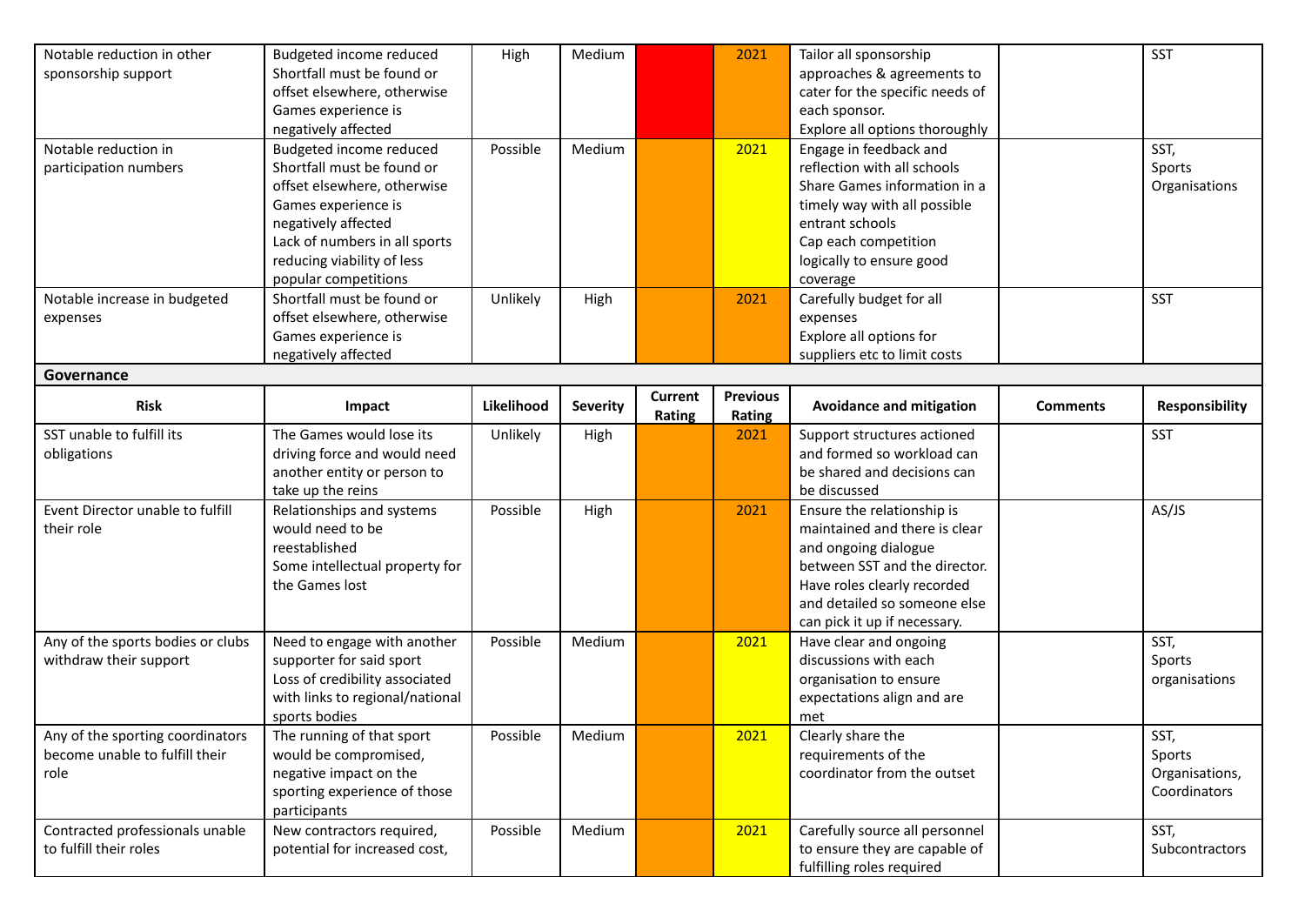|                                                                                     | reduced quality of experience<br>for entrants                                                                      |            |                 |                   |                           |                                                                                                                                                                                                                                                                                                        |                 |                                                  |
|-------------------------------------------------------------------------------------|--------------------------------------------------------------------------------------------------------------------|------------|-----------------|-------------------|---------------------------|--------------------------------------------------------------------------------------------------------------------------------------------------------------------------------------------------------------------------------------------------------------------------------------------------------|-----------------|--------------------------------------------------|
| <b>Operational/Security</b>                                                         |                                                                                                                    |            |                 |                   |                           |                                                                                                                                                                                                                                                                                                        |                 |                                                  |
| <b>Risk</b>                                                                         | Impact                                                                                                             | Likelihood | <b>Severity</b> | Current<br>Rating | <b>Previous</b><br>Rating | <b>Avoidance and mitigation</b>                                                                                                                                                                                                                                                                        | <b>Comments</b> | Responsibility                                   |
| Loss of key subcontractor                                                           | New contractors required,<br>potential for increased cost,<br>reduced quality of experience<br>for entrants        | Possible   | Medium          |                   | 2021                      | Carefully source all personnel<br>to ensure they are capable of<br>fulfilling roles required                                                                                                                                                                                                           |                 | SST                                              |
| Risk analysis does not adequately<br>identify risks or measures to<br>counter these | Stakeholders exposed to<br>unnecessary risk.                                                                       | Unlikely   | Medium          |                   | 2021                      | Have robust review process<br>for Risk Analysis document                                                                                                                                                                                                                                               |                 | SST - Risk<br>Management<br>Team                 |
| One or more sports is poorly<br>managed                                             | Negative impact on the<br>experience of the entrants<br>involved in those<br>competitions.                         | Unlikely   | Medium          |                   | 2021                      | Have ongoing contact with<br>coordinators leading up to<br>and during the Games.<br>Have clear guidelines and<br>expectations for coordinators<br>that is shared with them.<br>Conduct a thorough review<br>process with each<br>stakeholder.                                                          |                 | SST,<br>Sports<br>Organisations,<br>Coordinators |
| One or more sports need to be<br>cancelled                                          | Limiting of options for<br>individuals to develop a range<br>of sporting skills                                    | Unlikely   | High            |                   | 2021                      | Clearly plan for each sporting<br>competition having identified<br>potential pitfalls.<br>Market every competition to<br>ensure all are viable                                                                                                                                                         |                 | SST,<br>Sports<br>Organisations,<br>Coordinators |
| Clashes with other/new events                                                       | Reduction in entrant<br>numbers.                                                                                   | Likely     | High            |                   | 2021                      | Set dates early with input<br>from immediate stakeholders<br>and influencing/ed parties                                                                                                                                                                                                                |                 | SST                                              |
| Venue booking clashes                                                               | Reduction in quality of<br>venue/facility and therefore<br>negative impact on<br>experience of entrants            | Possible   | Medium          |                   | 2021                      | Set bookings early.<br>Have back up for sports that<br>may have clashes.                                                                                                                                                                                                                               |                 | SST                                              |
| Results and draw system<br>malfunction                                              | Competitions having to run<br>on manual system.<br>Difficulty accessing<br>results/draws for those not<br>present. | Unlikely   | High            |                   | 2021                      | Have clear communication<br>early with SportsRunner,<br>heeding their advice where<br>necessary.<br>Communicate any issues<br>quickly so solutions can be<br>found.<br>Ensure each sport is keeping<br>hard copies of results and has<br>draws displayed for entrants<br>to see during the tournament. |                 | SST,<br>SportsRunner,<br>EnterNOW                |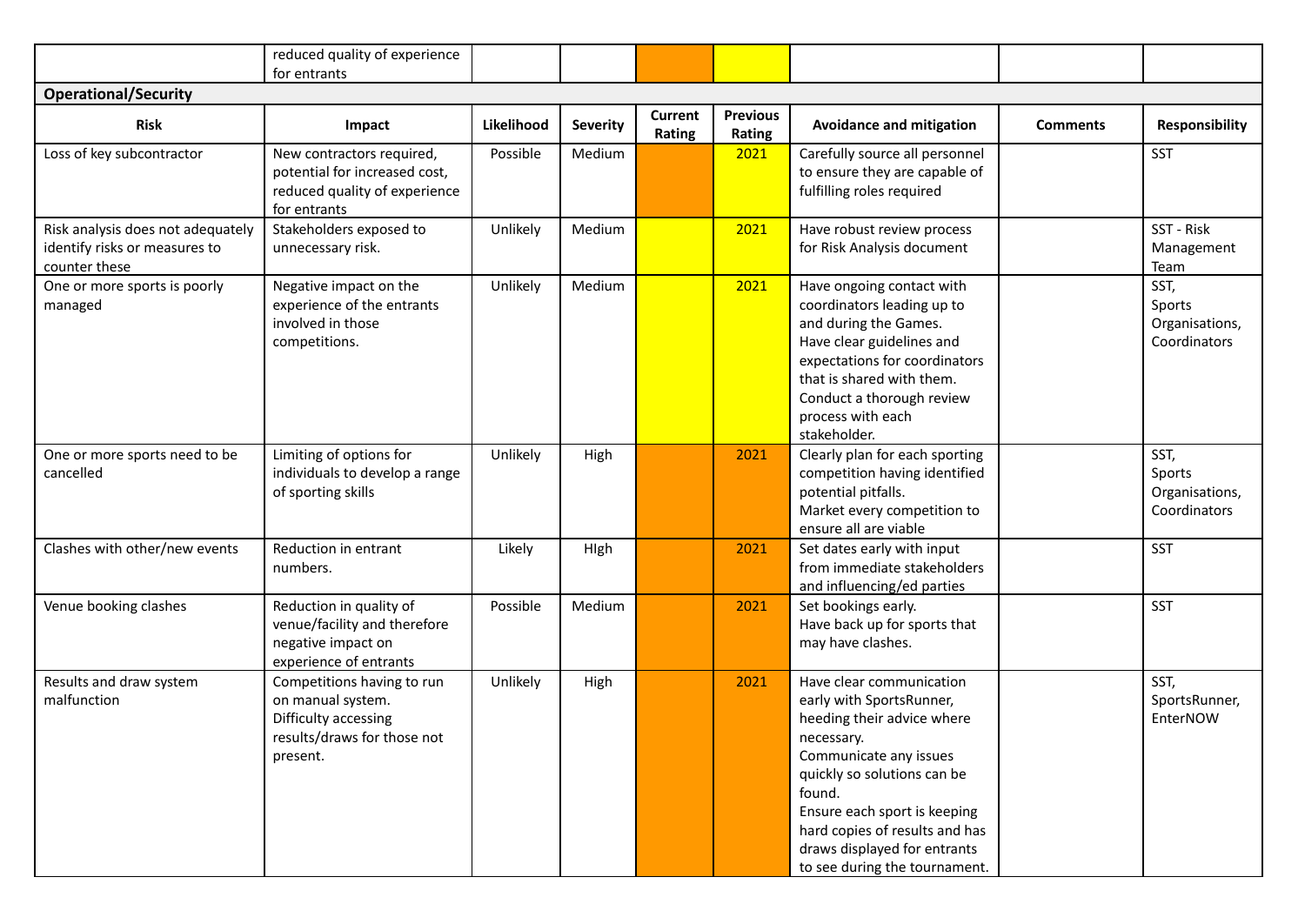| Volunteers or marshals are      | Negative impact on entrants    | Possible   | High     |                | 2021            | Ensure all volunteers are part  |                 | SST,             |  |  |  |  |
|---------------------------------|--------------------------------|------------|----------|----------------|-----------------|---------------------------------|-----------------|------------------|--|--|--|--|
| negligent                       | experience.                    |            |          |                |                 | of a clear, thorough and        |                 | Sports           |  |  |  |  |
|                                 |                                |            |          |                |                 | timely briefing process.        |                 | Organisations,   |  |  |  |  |
|                                 |                                |            |          |                |                 |                                 |                 | Coordinators     |  |  |  |  |
| Theft                           | Difficulty hosting affected    | Unlikely   | Medium   |                | 2021            | Ensure all entrants are aware   |                 | SST,             |  |  |  |  |
|                                 | sport at appropriate standard. |            |          |                |                 | of their responsibilities for   |                 | Coordinators     |  |  |  |  |
|                                 | Potential replacement costs.   |            |          |                |                 | their own belongings, share     |                 |                  |  |  |  |  |
|                                 |                                |            |          |                |                 | this during managers            |                 |                  |  |  |  |  |
|                                 |                                |            |          |                |                 | meetings.                       |                 |                  |  |  |  |  |
|                                 |                                |            |          |                |                 | Ensure all Games equipment      |                 |                  |  |  |  |  |
|                                 |                                |            |          |                |                 | is cared for and placed         |                 |                  |  |  |  |  |
|                                 |                                |            |          |                |                 | sensibly                        |                 |                  |  |  |  |  |
| <b>Environment</b>              |                                |            |          |                |                 |                                 |                 |                  |  |  |  |  |
| <b>Risk</b>                     | Impact                         | Likelihood | Severity | <b>Current</b> | <b>Previous</b> | <b>Avoidance and mitigation</b> | <b>Comments</b> | Responsibility   |  |  |  |  |
|                                 |                                |            |          | Rating         | <b>Rating</b>   |                                 |                 |                  |  |  |  |  |
| Extreme weather conditions      | Increased risk of injury.      | Possible   | High     |                | 2021            | Have alternative plans in       |                 | SST,             |  |  |  |  |
|                                 | Potential reduction in quality |            |          |                |                 | place at each venue/sport in    |                 | Coordinators     |  |  |  |  |
|                                 | of experience.                 |            |          |                |                 | the case of extreme weather.    |                 |                  |  |  |  |  |
| Unsafe venue conditions         | Increases risk of injury to    | Unlikely   | High     |                | 2021            | Conduct thorough checks of      |                 | SST,             |  |  |  |  |
|                                 | competitors                    |            |          |                |                 | each venue prior to final       |                 | Coordinators     |  |  |  |  |
|                                 | Reduced quality of             |            |          |                |                 | inclusion and prior to the      |                 |                  |  |  |  |  |
|                                 | experience                     |            |          |                |                 | start of each day's play        |                 |                  |  |  |  |  |
| Unsafe spectator areas          | Increased risk of injury to    | Unlikely   | Medium   |                | 2021            | Clearly defined and marked      |                 | SST,             |  |  |  |  |
|                                 | spectators                     |            |          |                |                 | areas for spectators, roped off |                 | Coordinators     |  |  |  |  |
|                                 | Increased risk of spectators   |            |          |                |                 | for example                     |                 |                  |  |  |  |  |
|                                 | encroaching on playing areas   |            |          |                |                 | Conduct venue sweep to          |                 |                  |  |  |  |  |
|                                 |                                |            |          |                |                 | assess risk prior to each days' |                 |                  |  |  |  |  |
|                                 |                                |            |          |                |                 | competition                     |                 |                  |  |  |  |  |
| <b>Health &amp; Safety</b>      |                                |            |          |                |                 |                                 |                 |                  |  |  |  |  |
| Insufficient first aid cover or | Poor treatment of injuries.    | Unlikely   | High     |                | 2021            | Ensure first cover is adequate  |                 | <b>SST</b>       |  |  |  |  |
| excessive time to reach injured | Potential health               |            |          |                |                 | for the venue they are          |                 |                  |  |  |  |  |
| competitor/s                    | consequences for injured       |            |          |                |                 | covering.                       |                 |                  |  |  |  |  |
|                                 | individual                     |            |          |                |                 | Share communication             |                 |                  |  |  |  |  |
|                                 |                                |            |          |                |                 | channels for each sport prior   |                 |                  |  |  |  |  |
|                                 |                                |            |          |                |                 | to the commencement of the      |                 |                  |  |  |  |  |
|                                 |                                |            |          |                |                 | Games                           |                 |                  |  |  |  |  |
| <b>Communication issues</b>     | Risk of delay in receiving     | Unlikely   | Medium   |                | 2021            | Have tried and tested           |                 | SST,             |  |  |  |  |
|                                 | medical assistance             |            |          |                |                 | communication streams that      |                 | Coordinators,    |  |  |  |  |
|                                 | Risk of delay in solving any   |            |          |                |                 | are shared to all those in need |                 | <b>First Aid</b> |  |  |  |  |
|                                 | issues/confusions              |            |          |                |                 | of it.                          |                 | providers        |  |  |  |  |
|                                 |                                |            |          |                |                 | Develop back up                 |                 |                  |  |  |  |  |
|                                 |                                |            |          |                |                 | communication options.          |                 |                  |  |  |  |  |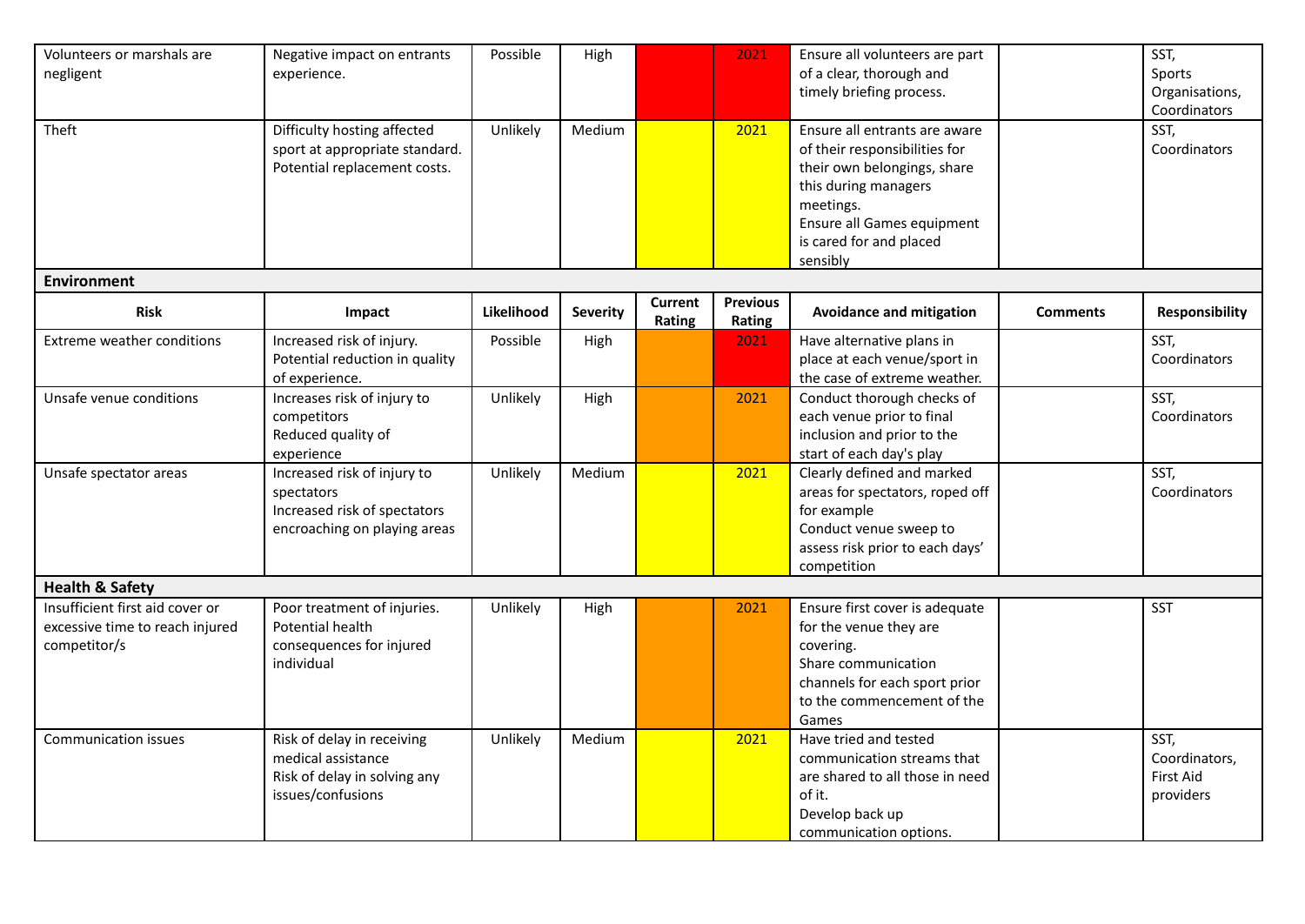| Marshals or volunteers do not<br>comply with expectations                | Potential reduction in quality<br>of experience for entrants<br>Potential increase in risk of<br>injury | Possible   | High            |                   | 2021                      | Ensure all marshals and<br>volunteers are carefully<br>selected and receive a<br>thorough briefing before the     |                 | SST,<br>Coordinators            |  |
|--------------------------------------------------------------------------|---------------------------------------------------------------------------------------------------------|------------|-----------------|-------------------|---------------------------|-------------------------------------------------------------------------------------------------------------------|-----------------|---------------------------------|--|
|                                                                          |                                                                                                         |            |                 |                   |                           | Games begin                                                                                                       |                 |                                 |  |
| <b>Media &amp; Marketing</b>                                             |                                                                                                         |            |                 |                   |                           |                                                                                                                   |                 |                                 |  |
| <b>Risk</b>                                                              | Impact                                                                                                  | Likelihood | <b>Severity</b> | Current<br>Rating | <b>Previous</b><br>Rating | <b>Avoidance and mitigation</b>                                                                                   | <b>Comments</b> | Responsibility                  |  |
| Local media outlets<br>unwilling/unable to support the<br>Games          | Loss of vital marketing<br>avenue for contact with<br>entrants and exposure for<br>sponsors             | Possible   | Medium          |                   | 2021                      | Have clear marketing plans<br>and proposals for discussions<br>with media outlets                                 |                 | <b>SST</b>                      |  |
| Staff changes within schools                                             | Difficulty contacting schools<br>with relevant information                                              | Likely     | Low             |                   | 2021                      | Use varied forms of<br>communication to ensure no<br>schools are missed.                                          |                 | SST,<br>Schools                 |  |
| Reduction in income results in<br>reduction in marketing budget          | Additional difficulty sharing<br>information with entrants and<br>the general public.                   | Possible   | Medium          |                   | 2021                      | Budget realistically to limit<br>the possibility of drastic<br>income alterations.                                |                 | SST                             |  |
| Delivery failure to key stakeholders                                     |                                                                                                         |            |                 |                   |                           |                                                                                                                   |                 |                                 |  |
| <b>Risk</b>                                                              | Impact                                                                                                  | Likelihood | <b>Severity</b> | Current<br>Rating | <b>Previous</b><br>Rating | <b>Avoidance and mitigation</b>                                                                                   | <b>Comments</b> | Responsibility                  |  |
| Signage inconsistent with<br>sponsor requirements and<br>expectations    | Sponsor unlikely to continue<br>relationship in future                                                  | Unlikely   | Medium          |                   | 2021                      | Ensure all signage is carefully<br>proofed and shared with<br>relevant parties prior to<br>production/circulation |                 | SST,<br>Sponsors                |  |
| Unable to gain sufficient entry<br>numbers in all sports<br>competitions | Non viable competitions<br>result in not meeting targets<br>for individual sports within<br>the Games   | Possible   | Medium          |                   | 2021                      | Place more emphasis on less<br>'supported' competitions<br>Cap all sports to encourage<br>good spread of entries  |                 | SST,<br>Sports<br>Organisations |  |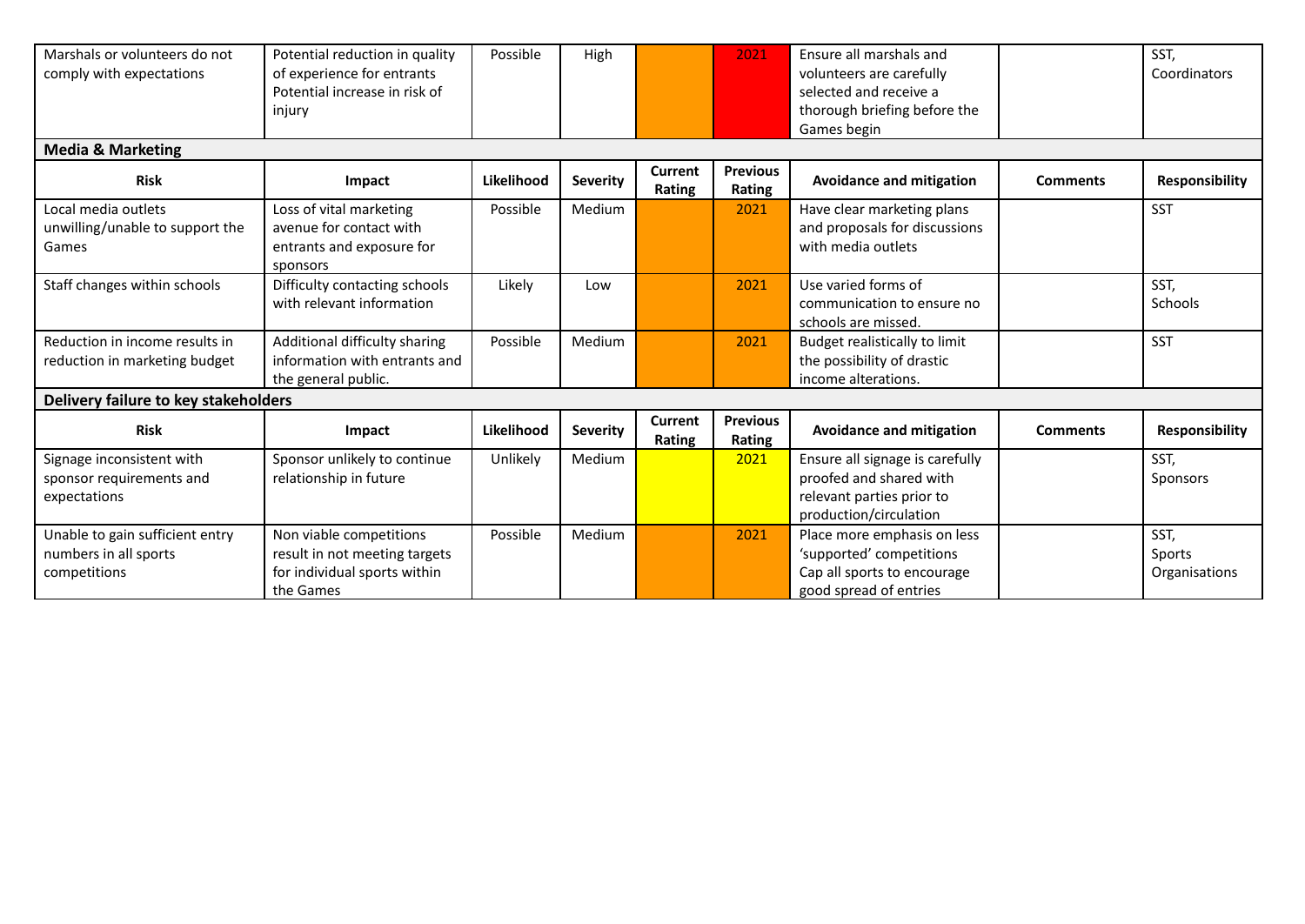| Lincoln Hub - Lawn Bowls, Netball, Rugby Sevens                                                                                 |                                                                                                                                                                                                      |            |                 |                   |                           |                                                                                                                                |                 |                                                           |  |  |
|---------------------------------------------------------------------------------------------------------------------------------|------------------------------------------------------------------------------------------------------------------------------------------------------------------------------------------------------|------------|-----------------|-------------------|---------------------------|--------------------------------------------------------------------------------------------------------------------------------|-----------------|-----------------------------------------------------------|--|--|
| <b>Risk</b>                                                                                                                     | Impact                                                                                                                                                                                               | Likelihood | <b>Severity</b> | Current<br>Rating | <b>Previous</b><br>Rating | <b>Avoidance and mitigation</b>                                                                                                | <b>Comments</b> | <b>Responsibility</b>                                     |  |  |
| Poor playing surfaces                                                                                                           | Increased risk of physical<br>injury to entrants.<br>Potential reduction in quality<br>of experience for entrants.                                                                                   | Unlikely   | Medium          |                   | 2021                      | Selection of playing venues<br>done with surface quality in<br>mind.<br>All surfaces checked in lead<br>up to and during Games |                 | SST,<br>Sports<br>Coordinators                            |  |  |
| Motor vehicle incidents - in car<br>parks or on road                                                                            | Increased risk of physical<br>injury to entrants                                                                                                                                                     | Unlikely   | Medium          |                   | 2021                      | Road and car parking areas<br>identified and shared with all<br>entrants through manager's<br>meetings.                        |                 | SST,<br>Team Managers,<br>Sports<br>Coordinators          |  |  |
| Misuse of playground or<br>recreational equipment                                                                               | Increased risk of physical<br>injury to entrants and the<br>general public.<br>Breaking or destruction of<br>equipment<br>Negative impact on public<br>opinion of individual, school<br>and/or Games | Possible   | Low             |                   | 2021                      | <b>Expectations shared during</b><br>manager's meeting.<br>Teams monitored by their<br>manager/coach.                          |                 | SST,<br>Team managers,<br>Sports<br>Coordinators          |  |  |
| Entrants using out of bounds<br>areas/equipment - LEC other<br>rooms/equipment, LRFC<br>additional equipment                    | Poor experience for other<br>users of venues<br>Negative experience for<br>venue provider                                                                                                            | Possible   | Medium          |                   | 2021                      | Expectations and out of<br>bounds areas shared during<br>manager's meeting                                                     |                 | SST,<br>Team managers,<br>Sports<br>Coordinators          |  |  |
| Equipment malfunction through<br>poor quality or poor set up -<br>badminton nets, rugby and<br>netball post covers, heavy bowls | Increased risk of physical<br>injury to entrants                                                                                                                                                     | Unlikely   | Medium          |                   | 2021                      | All equipment used is of<br>adequate quality<br>All set up overseen by<br>coordinator.                                         |                 | SST,<br>Sports<br>Coordinators                            |  |  |
| Physical injury while competing<br>through a sporting accident                                                                  | Reduction in quality of<br>experience for entrants.<br>Potential ongoing<br>complications for injured<br>entrant.                                                                                    | Possible   | Medium          |                   | 2021                      | Have first aid personnel at<br>each hub<br>Have clear communication<br>lines between sporting<br>coordinators and first aiders |                 | SST,<br>Sports<br>Coordinators,<br>First aid<br>personnel |  |  |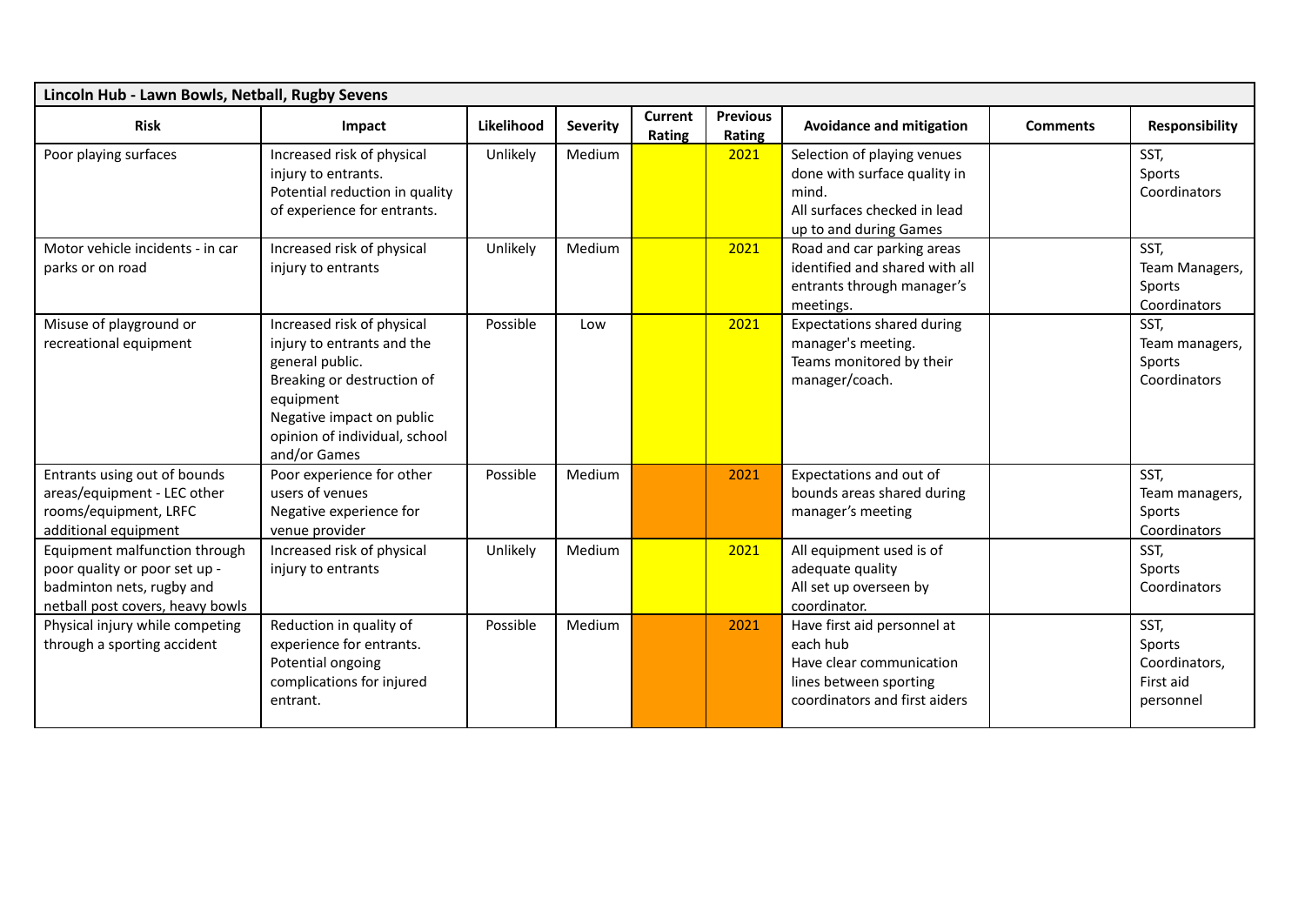| Lincoln University Hub - Ki O Rahi, Korfball, Squash                                                                                              |                                                                                                                                                                  |            |                 |                   |                           |                                                                                                                                |                 |                                                   |  |  |
|---------------------------------------------------------------------------------------------------------------------------------------------------|------------------------------------------------------------------------------------------------------------------------------------------------------------------|------------|-----------------|-------------------|---------------------------|--------------------------------------------------------------------------------------------------------------------------------|-----------------|---------------------------------------------------|--|--|
| <b>Risk</b>                                                                                                                                       | Impact                                                                                                                                                           | Likelihood | <b>Severity</b> | Current<br>Rating | <b>Previous</b><br>Rating | <b>Avoidance and mitigation</b>                                                                                                | <b>Comments</b> | <b>Responsibility</b>                             |  |  |
| Poor playing surfaces                                                                                                                             | Increased risk of physical<br>injury to entrants.<br>Potential reduction in quality<br>of experience for entrants.                                               | Unlikely   | Medium          |                   | 2021                      | Selection of playing venues<br>done with surface quality in<br>mind.<br>All surfaces checked in lead<br>up to and during Games |                 | Ki O Rahi,<br>Korfball, Squash<br>coordinators    |  |  |
| Motor vehicle incidents - in car<br>parks or on road                                                                                              | Increased risk of physical<br>injury to entrants                                                                                                                 | Unlikely   | Medium          |                   | 2021                      | Road and car parking areas<br>identified and shared with all<br>entrants through manager's<br>meetings.                        |                 | Team managers                                     |  |  |
| Entrants using out of bounds<br>areas/equipment - PRFC<br>buildings                                                                               | Increased risk of physical<br>injury to entrants and other<br>users<br>Poor experience for other<br>users of venues<br>Negative experience for<br>venue provider | Possible   | Medium          |                   | 2021                      | Expectations and out of<br>bounds areas shared during<br>manager's meeting                                                     |                 | Team managers                                     |  |  |
| Equipment malfunction through<br>poor quality or poor set up -<br>tennis nets, tennis umpiring<br>stands, football goals, tennis<br>court fencing | Increased risk of physical<br>injury to entrants                                                                                                                 | Unlikely   | Medium          |                   | 2021                      | All equipment used is of<br>adequate quality<br>All set up overseen by<br>coordinator.                                         |                 | Ki O Rahi,<br>Korfball, Squash<br>coordinators    |  |  |
| Physical injury while competing<br>through a sporting accident                                                                                    | Reduction in quality of<br>experience for entrants.<br>Potential ongoing<br>complications for injured<br>entrant.                                                | Possible   | Medium          |                   | 2021                      | Have first aid personnel at<br>each hub<br>Have clear communication<br>lines between sporting<br>coordinators and first aiders |                 | Sports<br>Coordinators,<br>First aid<br>personnel |  |  |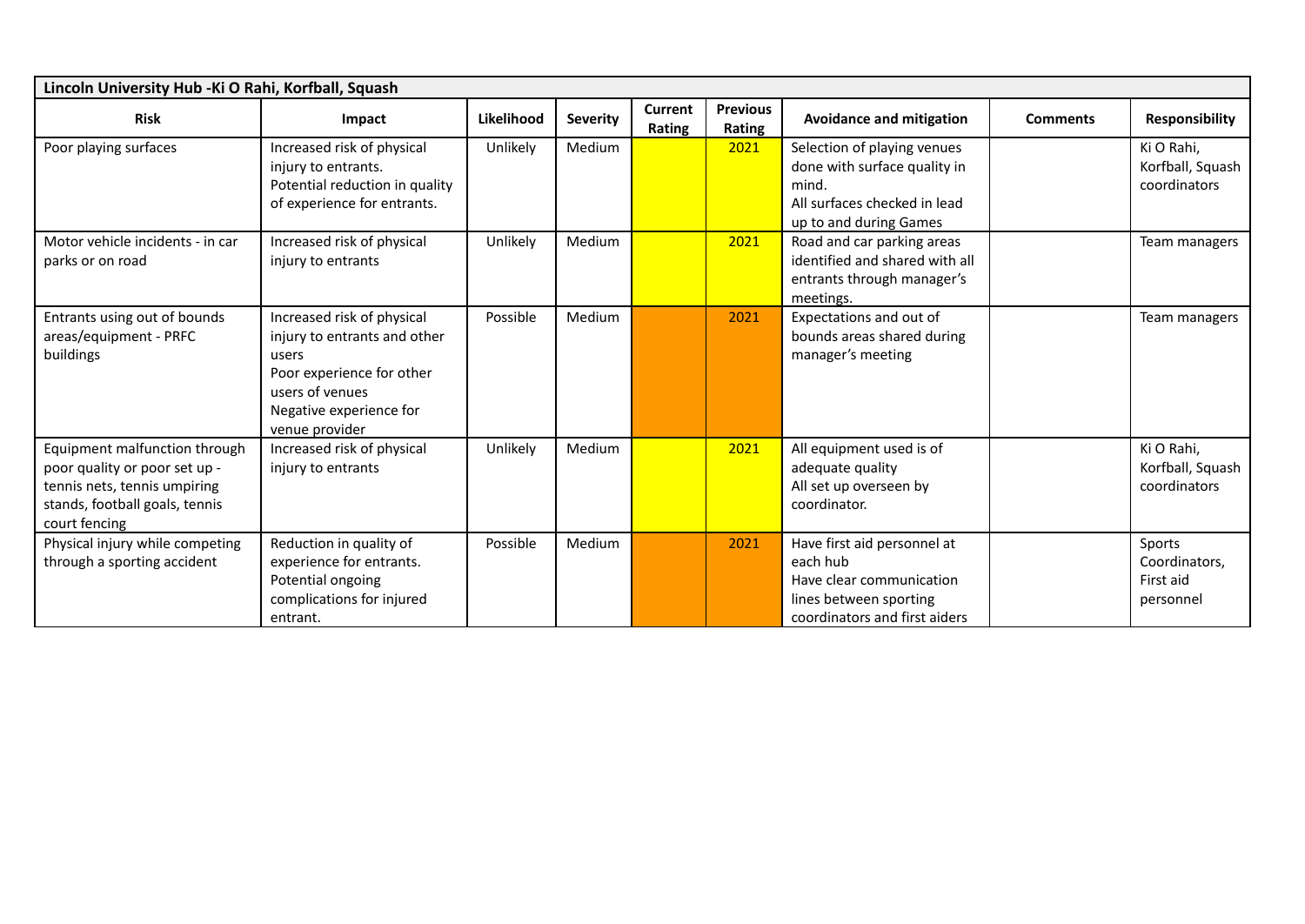| Prebbleton Hub - Football, Tennis                                                                                                                 |                                                                                                                                                                  |            |                 |                   |                           |                                                                                                                                |                 |                                                   |  |  |
|---------------------------------------------------------------------------------------------------------------------------------------------------|------------------------------------------------------------------------------------------------------------------------------------------------------------------|------------|-----------------|-------------------|---------------------------|--------------------------------------------------------------------------------------------------------------------------------|-----------------|---------------------------------------------------|--|--|
| <b>Risk</b>                                                                                                                                       | Impact                                                                                                                                                           | Likelihood | <b>Severity</b> | Current<br>Rating | <b>Previous</b><br>Rating | <b>Avoidance and mitigation</b>                                                                                                | <b>Comments</b> | <b>Responsibility</b>                             |  |  |
| Poor playing surfaces                                                                                                                             | Increased risk of physical<br>injury to entrants.<br>Potential reduction in quality<br>of experience for entrants.                                               | Unlikely   | Medium          |                   | 2021                      | Selection of playing venues<br>done with surface quality in<br>mind.<br>All surfaces checked in lead<br>up to and during Games |                 | Football &<br>Tennis<br>coordinators              |  |  |
| Motor vehicle incidents - in car<br>parks or on road                                                                                              | Increased risk of physical<br>injury to entrants                                                                                                                 | Unlikely   | Medium          |                   | 2021                      | Road and car parking areas<br>identified and shared with all<br>entrants through manager's<br>meetings.                        |                 | Team managers                                     |  |  |
| Entrants using out of bounds<br>areas/equipment - PRFC<br>buildings                                                                               | Increased risk of physical<br>injury to entrants and other<br>users<br>Poor experience for other<br>users of venues<br>Negative experience for<br>venue provider | Possible   | Medium          |                   | 2021                      | Expectations and out of<br>bounds areas shared during<br>manager's meeting                                                     |                 | Team managers                                     |  |  |
| Equipment malfunction through<br>poor quality or poor set up -<br>tennis nets, tennis umpiring<br>stands, football goals, tennis<br>court fencing | Increased risk of physical<br>injury to entrants                                                                                                                 | Unlikely   | Medium          |                   | 2021                      | All equipment used is of<br>adequate quality<br>All set up overseen by<br>coordinator.                                         |                 | Football &<br>Tennis<br>coordinators              |  |  |
| Physical injury while competing<br>through a sporting accident                                                                                    | Reduction in quality of<br>experience for entrants.<br>Potential ongoing<br>complications for injured<br>entrant.                                                | Possible   | Medium          |                   | 2021                      | Have first aid personnel at<br>each hub<br>Have clear communication<br>lines between sporting<br>coordinators and first aiders |                 | Sports<br>Coordinators,<br>First aid<br>personnel |  |  |